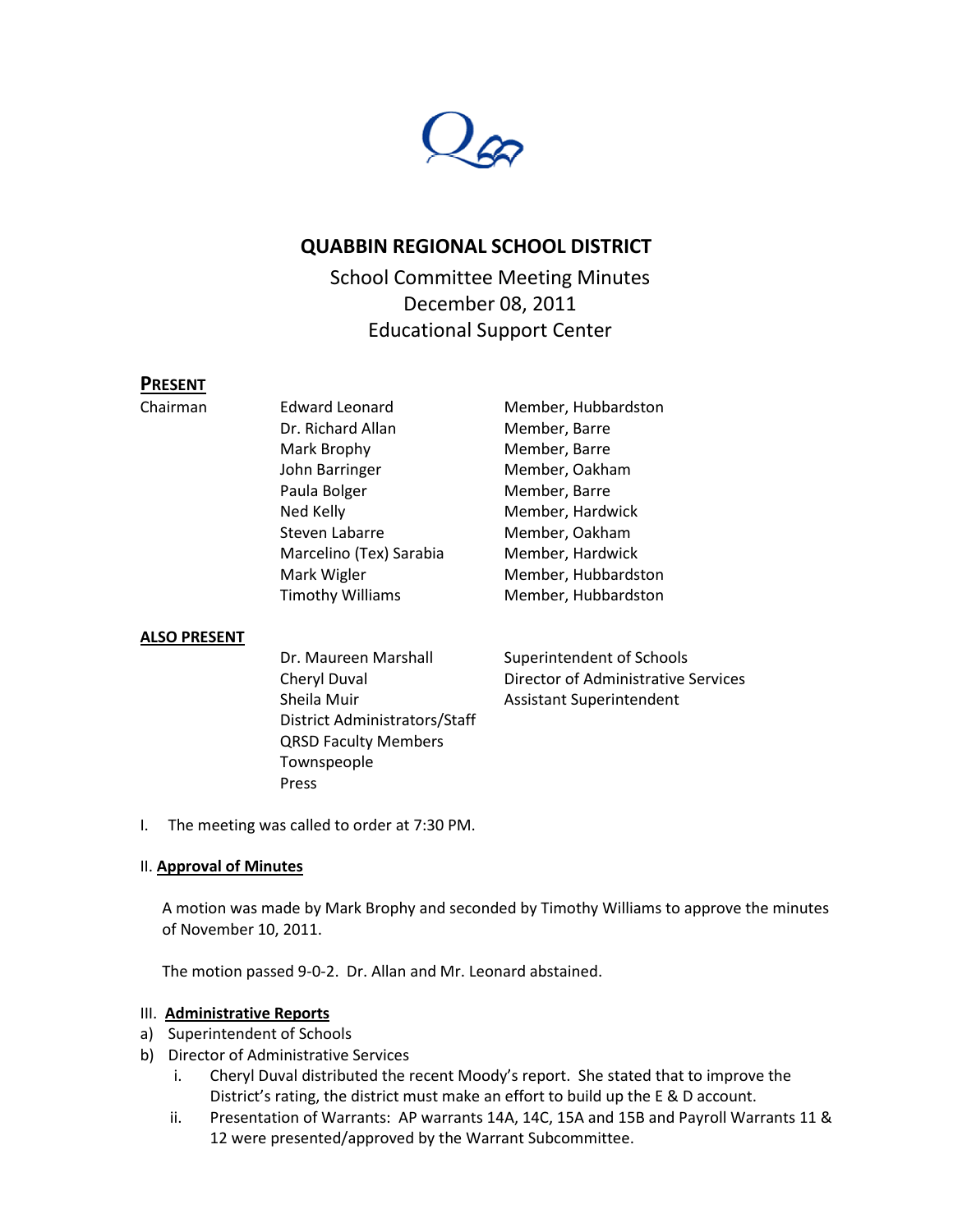- c) Teachers Advisory Council Dot Verheyen-Cudjoe thanked Dennis Dextradeur for his years of service as Teachers Advisory Council representative. She informed the Committee that several QRTA members are scheduled to attend a conference on evaluation.
- d) Student Advisory Council Dot Verheyen-Cudjoe informed the Committee that the students collected 1587 lbs of food in the recent food drive. Half will be donated to the Barre Food Bank and half to Hardwick. In addition, the Middle/High School is conducting a clothing drive. Boxes are located at the school and Central Office.

## IV. **Subcommittee Reports**

- a) Administrative Review Subcommittee –Mr. Brophy reminded the Committee that the completed Supt. Evaluation forms are due this evening. A summary report will be developed once all completed forms are received.
- b) Alternative Funding Adhoc Subcommittee No report was given.
- c) Barre Building Subcommittee –No report was given.
- d) Central Office Subcommittee Mr. Leonard provided an update on the Central Office Subcommittee meeting held on December  $5<sup>th</sup>$ . The Subcommittee discussed the Superintendent's intention to retire. The Subcommittee will meet again to discuss how to proceed.
- e) Collective Bargaining Subcommittee –Mark Brophy reported that the Collective Bargaining Subcommittee continues to meet with collective bargaining groups.
- f) Plants & Facilities Subcommittee Ned Kelly reported that the atrium roof project is running behind schedule. The project was moving a bit slower than anticipated due to subcontractor work delays. A "dance floor" was erected to protect the roof from the rain. It is anticipated that the cafeteria would be reopened after the holiday vacation.
- g) Policy, Review and Reform Subcommittee Dr. Allan updated the Committee on the December 5th meeting. The Subcommittee received a technology report from the Director of Technology regarding blended instruction and technology as it relates to curriculum content. The Subcommittee also discussed a re-examination of the comprehensive high school program and how IB will service all students.

A motion was made Dr. Allan and seconded by Mr. Brophy to lay the following policies on the table for public review:

- Section C: General School Administration
- Section D: Fiscal Management
- Policy JJI: Managing the Care of Students with Athletic Concussions

The motion passed unanimously.

- h) Special Education Subcommittee No report was given.
- i) Technology Subcommittee –Mr. Williams provided an update on the Technology Subcommittee meeting held earlier this evening. The Director of Technology will present a report to the full committee later on this agenda.
- j) Budget Subcommittee –Mr. Brophy informed the Committee that now that the FY12 Budget passed, we are going to begin work on the FY13 budget.

### 5) **Unfinished Business**

No items were presented.

### 6) **Public Comment**

Mr. Leonard reminded the Committee and audience members of the Public Comment policy. A copy of the policy is posted on the District website.

### 7) **School Committee Concerns**

No comments/concerns were discussed.